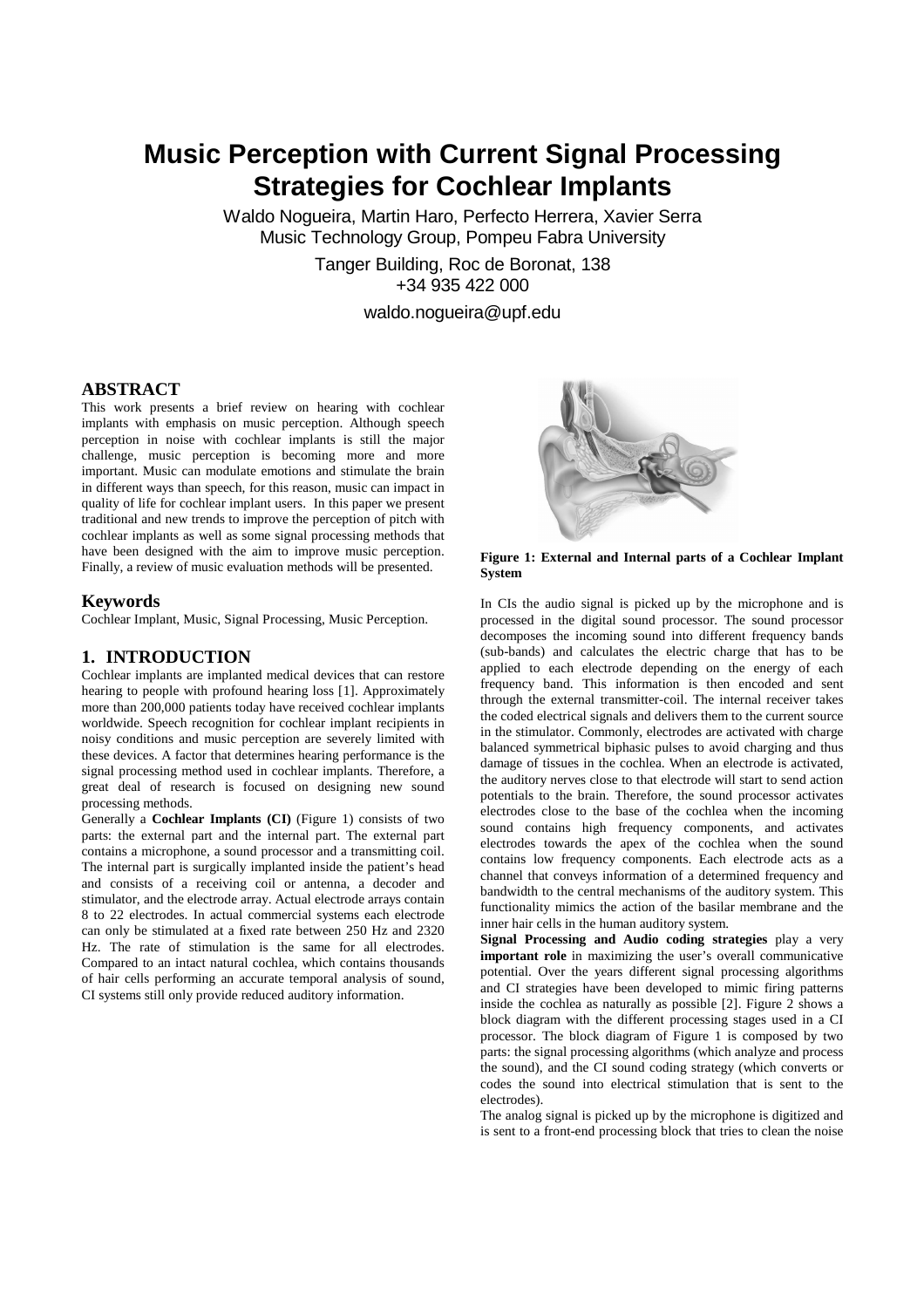from the signal using single and multichannel channel noise reduction techniques.



**Figure 2: Block diagram showing the cochlear implant strategy composed by the signal processing and the sound coding stage. In this document the cochlear implant strategy refers to all algorithms applied in a cochlear implant system just after the signal is captured by the microphone. The signal processing part includes noise reduction, classification of the sound environment and adaptive gain control. The sound coding strategy is defined as the stage that converts the audio signal into electrical signals that are presented to the auditory nerve using electrodes (filterbank, envelope and map)**

### **2. Hearing with Cochlear Implants**

Users of cochlear implants do not hear as well as normal hearing listeners. Three possible reasons for this are, first, the degradation of sound perception derived from the channel interactions produced when the electrodes are stimulated [3]. Second, cochlear implant users obtain worse pitch perception in comparison to normal hearing listeners [4]. Third, cochlear implant systems use a simple model to mimic the functionality of a normal cochlea [5] [6].

Channel interaction can occur with simultaneous and nonsimultaneous stimulation. The activation of an electrode causes the stimulation of a large population of auditory nerves around this electrode, as fluids in the cochlea are relatively good conductors. This phenomenon is known as current spread. When more than one electrode stimulates the same or overlapping regions of the auditory nerve, the stimuli may be perceptually confused. This fact causes that underlying populations of auditory nerves would receive the combined stimulus and not the separate stimuli from each electrode. This limits the number of independent information channels conveyed to the central auditory mechanisms and can degrade speech recognition. Studies on normal hearing listeners have demonstrated that 10 independent bands are too few for speech recognition and 30 bands give no improvement in accuracy over 20 bands [4]. However, studies on cochlear implantees have shown that speech recognition scores do not improve as the number of electrodes are increased beyond four to seven [8]. One reason given to explain this, is that as the number of electrodes is increased, the probability for current field interactions between electrodes is also increased. This causes the information between electrodes not to be dependent. A negative correlation has been shown between electrical field interaction and speech recognition performance [3].

Pitch perception can be obtained by cochlear implant recipients using two known mechanisms [9]: The temporal pitch or pitch rate and the place pitch. The first mechanism is related to the temporal pattern of stimulation. The higher the frequency of stimulation, the higher is the pitch perceived. However, most patients do not perceive differences in the frequency of stimulation at individual electrodes as differences for rates of stimulation above 300 Hz [10]. Temporal pitch cues in cochlear implants have shown to provide a means for fundamental frequency discrimination [11] and melody recognition [9]. The fundamental frequency is important for speaker recognition and the improvement of speech intelligibility. For example in tonal languages (e.g. Cantonese, or Mandarin), changes of the pattern within a phonemic segment determine the lexical meaning. Cochlear implant users in countries with tone languages do not seem to derive the same benefits as individuals who speak nontonal languages [12].

The second mechanism, the place pitch, is related to the spatial pattern of stimulation. Electrodes located towards the base of the cochlea produce higher pitch sensations than electrodes located towards the apex of the cochlea. The resolution of place pitch might be limited by the low number of electrode contacts and the current spread produced in the cochlea when each electrode is activated. When the listening environment becomes challenging, increased spectral resolution is required to separate speech from noise or to distinguish multiple talkers [13]. It has been shown that increased spectral resolution is required to perceive harmonic pitch and to identify melodies and instruments [14]. As many as 100 bands of spectral resolution are required for music perception in normal hearing subjects [13]. Moreover, the ability for an accurate differentiation of place pitch information is also important for the perception of the fundamental frequency [11]. The simple modeling of the electrode-nerve interface in cochlear implants that is intended to substitute for the hair cells inside the cochlea is clearly not as sophisticated as a fully functional cochlea. Today's systems attempt to mimic thousands of nerve fibers using electrode arrays that contain, at most, 8 to 22 electrode contacts. Furthermore, the use of relatively low and fixed stimulation rates and the use of biphasic pulses for stimulation seems to produce non-natural responses of the auditory nerve in comparison to a normal cochlea [15]. Finally, large adaptive non-linear effects in loudness and phase relationships between different sections of the cochlea are still not modeled in actual cochlear implant devices [5] [6]. Therefore, it becomes apparent that the way in which these few electrodes are selected and activated by the signal processor plays a key role in helping cochlear implant subjects to improve sound perception.

## **2.1** *Music Perception with Cochlear Implants*

An improvement of music perception with hearing prostheses can lead to improved quality of life and improved sound perception abilities (including speech in noise). Many CI and hearing aid users are unsatisfied with their music perception after implantation. In order to increase the quality of life (OoL) for this population [16] [17] further research is needed on perception and enjoyment of music. Additionally, recent research indicates that musical experience modulates auditory functions in normal hearing listeners, leading to easier perception of speech in difficult listening situations or scenes. This finding implies that musical experience can positively affect the ability of understanding speech in noise.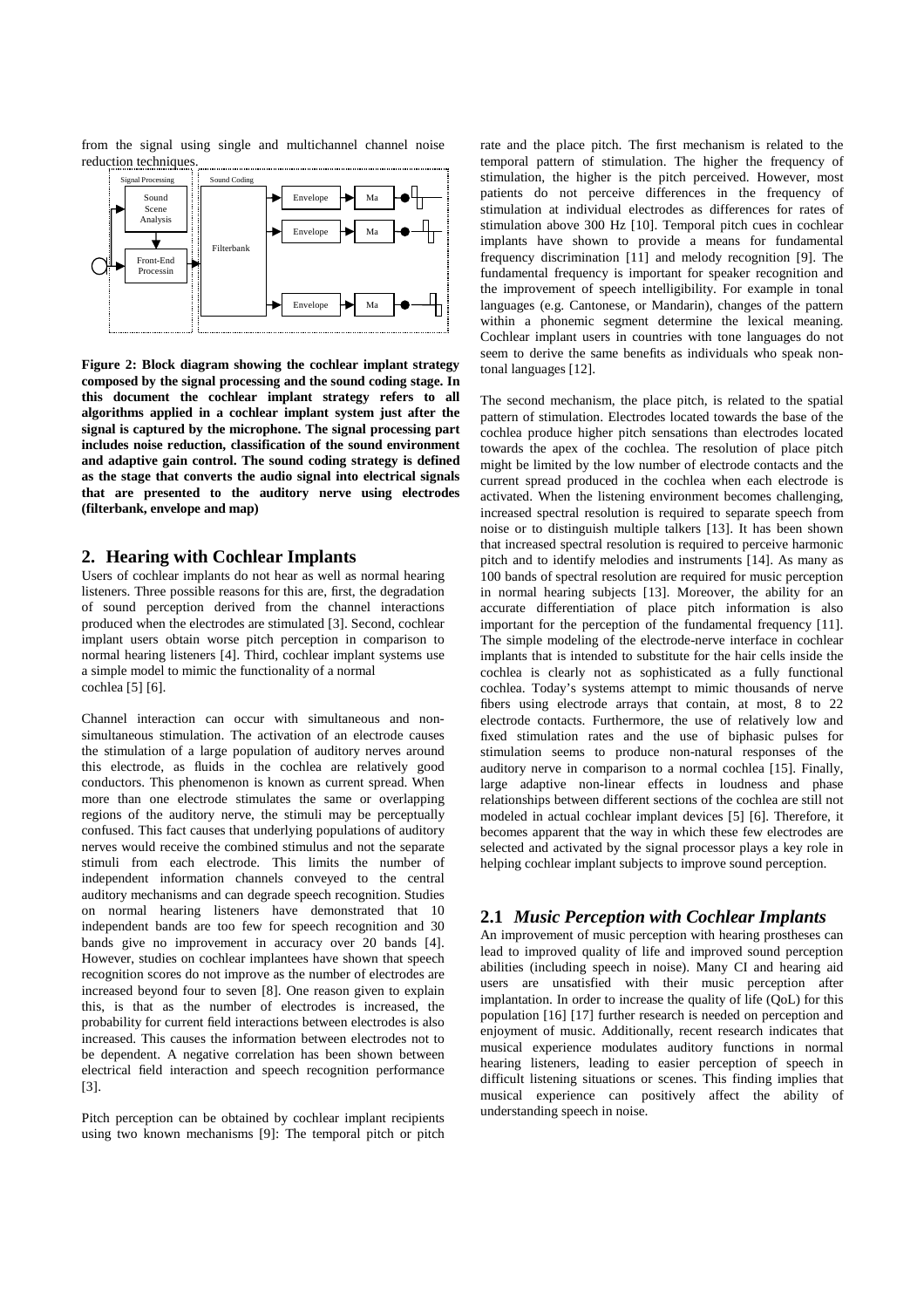So far, it was believed that CIs cannot convey the fine temporal and frequency information to the auditory nerve to properly perceive music. The reason for this is the poor transmission of information from the electrodes to the auditory nerve [6]. Usually the electrodes inside the cochlea produce very large excitation patterns in the cochlea that difficult clear perception of frequencies with these devices. A better perception of frequencies, or pitch, might help to improve perception of music. Several studies investigating the different properties of music tried to identify the major difficulties for music perception with CI subjects [18] [19]. The outcome of these studies showed that rhythmical structures are perceived by CI users almost as good as by normal hearing listeners [20]. Melody recognition is a difficult task for adult CI recipients. The perception of pitch in CI subjects is worse than the sensitivity found in normal hearing subjects [21]. Pitch in CI recipients is important for melody recognition [22] and musical interval identification [18]. Normal listeners achieve pitch thresholds of around 0.2 semitones whereas CI users achieve between 2 to 7 semitones [23]. There is a relation between the bad pitch perception scores and the bad melody recognition with CI. Timbre perception, which is related to musical instrument identification, seems to perform similar to normal hearing. Therefore, CIs provide meaningful information for timbre cues, even though they might be different from what listeners were used to hear before implantation [18].

# **2.2** *Techniques to improve pitch perception*

Historically, the number of electrodes in a system has defined the number of spectral bands of stimulation [13]. Therefore, the spectral resolution was limited to the maximum number of electrodes. Given the fixed number of electrodes researchers have investigated mechanisms to enhance spectral resolution without adding additional electrodes. It has been reported [24] that additional pitch perceptions can be created by stimulating two electrodes at the same time. This technique is referred to as current steering (Figure 3). A study showed that the perception of pitch could be varied systematically by adjusting the proportion of current delivered simultaneously to two electrodes [25]. The additional pitches were perceived as one pitch rather than two separate pitch components and were intermediate to the pitches heard when either electrode was stimulated alone.

Further research in this field found that for most subjects, the loudness perception for either of the adjacent electrodes stimulated alone was equivalent to the loudness perception when the current delivered simultaneously to two electrodes was apportioned by linear interpolation [26]. Recently, a study on a larger group of CII and HiRes90k users [27] has estimated that the number of virtual channels or intermediate pitches along the electrode array range from 8 to 466, with an average of 93. It should be remarked that for cochlear implants with only one current source, the ability to steer current is not possible [13]. Researchers have found another mechanism that uses nonsimultaneous stimulation for producing pitch percepts that are intermediate to those evoked by the electrodes when stimulated alone [28]. Pitch percepts can be created when two neighboring electrodes are stimulated sequentially but at a high rate. In this case, the spread of the electrical field may cause stimulation on adjacent electrodes to overlap in time. However, it has been suggested that sequential or non-simultaneous dual electrode stimulation may be more complicated to control in terms of loudness as compared to simultaneous dual electrode stimulation. A strategy, termed SineEx, that uses the current steering technique to deliver frequency information has been designed [34]. In current steering, pairs of electrodes are stimulated simultaneously. SineEx models the audio signals with sinusoids and presents only the frequencies of these sinusoids using current steering. SineEx was designed parallel to the F120 strategy of Advanced Bionics. Both strategies are the first signal processing strategies implemented in a commercial device using the current steering technique. These strategies were evaluated in a chronic study comparing them to the standard and non-current steering strategy, HiRes. It seems that current steering strategies show a trend for improved frequency discrimination than non-current steering strategies.

To further evaluate sound performance with current steering strategies, a questionnaire was used to evaluate music and speech preference. The SineEx strategy obtained better speech naturalness and pleasantness. Music quality with SineEx was rated more clear, natural and pleasant than with Hires. Subjective tests have shown a preference for current steering strategies against sequential strategies.

The small improvements observed with current steering strategies might be caused by the fact that channel interactions in a cochlea might smear the information transmitted. Recently current focusing has been proposed to increase the number of distinct perceptual channels available to CI users by adjusting currents applied simultaneously or-non-simultaneously to multiple CI electrodes. New developments in CIs try to improve the electrode nerve interface by applying current steering and current focusing which allows a much finer transmission of frequencies from the electrodes to the nerve. Current focusing in CIs can be achieved by multi-polar stimulation ([29]), this technique has been proposed to confine better the electrical fields and improve speech and music perception with these devices. However, the potential of current steering and current focusing has to be further investigated. Recently the benefits of current focusing in pitch perception have been shown in patients ([30]).

The range of pitch sensations that can be evoked by electric stimulation of the cochlea in a cochlear implant was thought to be limited by the position of the most apical and basal electrodes in the cochlea. Recently a new technique has been developed to produce pitch sensations that are lower than the most apical electrode or higher than the most basal electrode. This technique has been termed Phantom. In 10 subjects it was shown that a shift of between 1 to 2 electrodes was possible [32].

Another method to extend pitch sensation beyond those obtained by the apical electrode in the cochlea has been presented in [31]. Their technique is based on the assumption that short phases are more effective (i.e. need less charge to evoke the same loudness) than longer phases and that anodic (positive) phases are more effective than cathodic (negative) ones [31]. They have shown that at low pulse rates, these stimuli elicit a lower place-pitch percept than symmetric pulses presented in monopolar or in bipolar mode and that they allow the subject to perceive increases in temporal pitch up to higher rates than for other intra-cochlear stimulation sites and/or pulse shapes.

More recently a new cochlear implant strategy based on Phantom technique and bandwidth extension towards the low frequencies has been developed and evaluated in CI users by a major manufacturer with the aim to improve music perception of these devices ([35]). A music questionnaire was designed to evaluate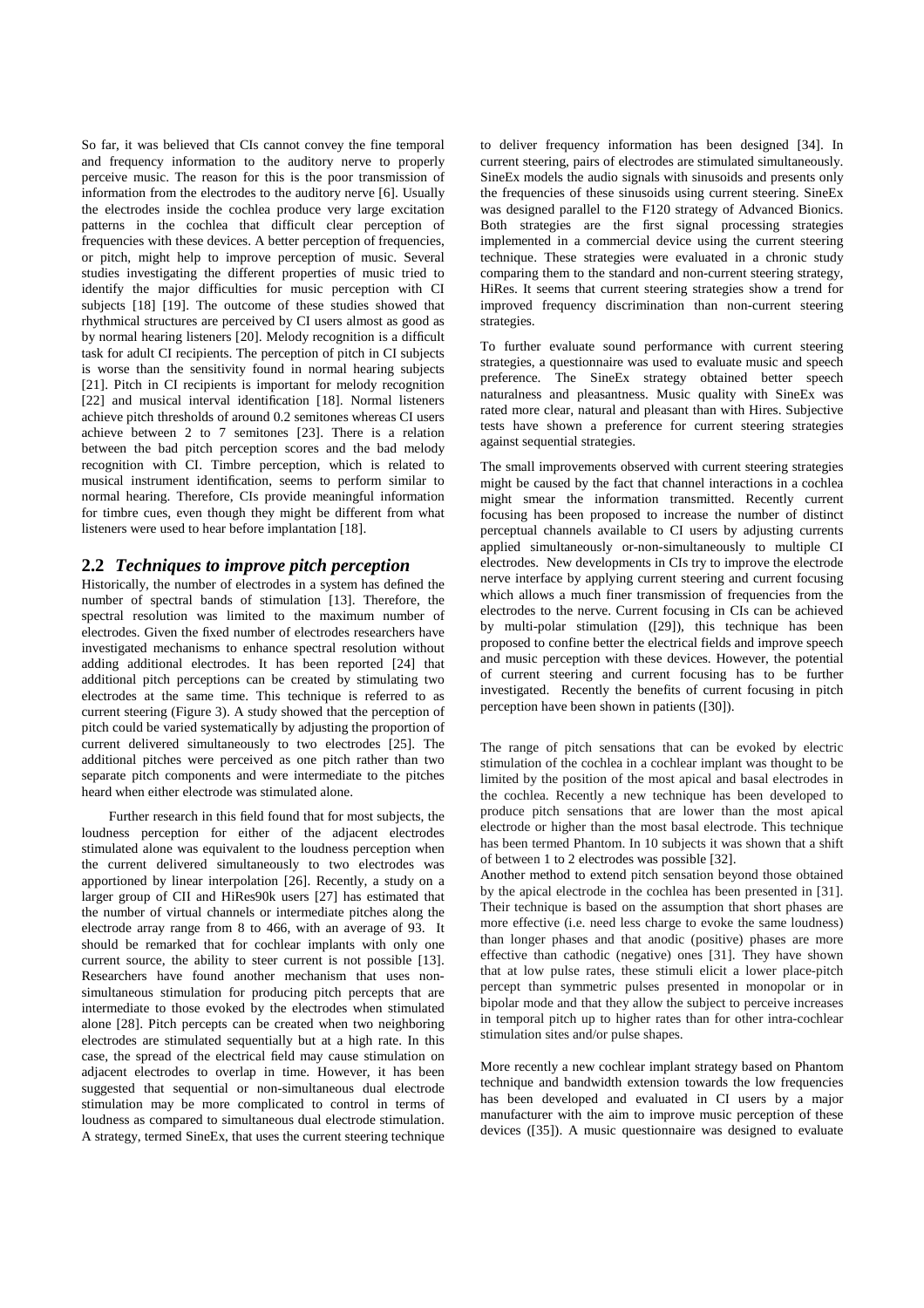music perception with this strategy and compare its perception against a commercial current steering strategy called F120. Three music tokes were selected and presented through a loudspeaker and a subwoofer. Using both strategies, music was easy to follow, with a small advantage for Phantom. With Phantom music was perceived slightly more natural than with F120. The sound balance with Phantom was rated to be more neutral than with F120. Finally, the overall impression of music with Phantom was significantly better than with F120. These developments show the great interest of the industry in the field of music but also show the need to create better evaluation methods for music than just using subjective questionnaires.



 **Figure 3: Current steering paradigm. Current is delivered to two electrodes simultaneously (El12 and El13). Changing the proportion of current between both electrodes it is possible to represent intermediate pitch perceptions. In the figure the proportions delivered to each electrode are represented by 100/0, 70/30, 50/50, 30/70, and 0/100** 

These new techniques to improve pitch perception are very promising and will allow the creation of new signal processing strategies that hopefully can enhance the perception of speech and music with cochlear implants.

# **3. Evaluation methods to assess music perception in Cochlear Implants**

During the past decades many evaluation procedures have been developed in order to assess speech understanding with different signal processing algorithms in hearing prostheses. In terms of music perception however, there is a need to further investigate evaluation methods. This includes subjective questionnaires or psychophysical measures of basic properties of sound (including pitch, timbre, etc) and more cognitive processes (including music memory, emotion, etc). Few standardized test exists to quantify music perception in a clinically practical manner [23].

Typically subjective sound perception with new cochlear implant strategies is evaluated using questionnaires that assess how the user takes advantage of the CI in daily life. Usually, questionnaires ask questions regarding pleasantness, distinctness, naturalness, and overall perception of music.

Psychophysical measures of basic properties of sound have been also used to assess music perception outcomes with a CI. This includes tests to evaluate basic properties of sound like pitch and timbre and tests to evaluate features of music like instrument and number of instrument identification as well as melody recognition tasks.

However it has been found that in some cases music battery tests to predict performance with a CI do not necessarily correlate with the subjective enjoyment of music in daily life[33]. For this reason, there is a need to investigate new measures to evaluate music and their correlation to everyday perception of music using CIs. Just as an example, the perception of emotions through music and CIs might be an interesting topic to focus on.

Finally, music battery tests can be used to assess performance but probably can be also used by CI users directly to train themselves when hearing into music. Research has shown that although cochlear implant users generally find music to be less enjoyable following implantation, training may help some recipients to improve their music perception.

### **4. Summary**

This paper has presented a brief overview on how a cochlear implant works and how hearing is perceived with these devices. Currently, a number of techniques and approaches are being proposed to improve pitch perception with cochlear implant users, including frequency extension, improved pitch coding through current steering and focusing as well as extension of temporal pitch. Improved pitch perception will hopefully lead to improved music perception with these devices. If successful, these approaches could improve the quality of life for implantees by improving communication and musical and environmental awareness. Moreover, the approach used to evaluate these new techniques will play a major role, the combination of subjective appreciation questionnaires and its correlation to more objective measures like pitch, timbre, melody or instrument identification tasks has to be better understood as well as the integration of emotion tests in order to assess how music is perceived in daily life.

# **5. REFERENCES**

- [1] B. S. Wilson, C. C. Finley, D. T. Lawson, R. D. Wolford, D. K. Eddington, and W. M. Rabinowitz, "Better speech recognition with cochlear implants," Nature, vol. 352, pp. 236–238, 1991.
- [2] P. C. Loizou, "Signal-processing techniques for CIs," IEEE Eng. Med. Biol. Mag., vol. 18, no. 3, pp. 34–46,1999.
- [3] G. Stickney, "Analyses of speech processing strategies for cochlear implants and the effects of electrodes interaction," Phd dissertation, Universitiy of Texas at Dallas, 2001.
- [4] J. Laneau, M. Moonen, and J. Wouters, "Factors affecting the use of noise-band vocoders as acoustic models for pitch perception in cochlear implants," Journal of the Acoustical Society of America, vol. 119, pp. 491–506, 2006.
- [5] B. S.Wilson, R. S. Schatzer, E. A. Lopez-Poveda, X. Sun, D. T. Lawson, and R. D.Watford,"Two new directions in speech processor design for cochlear implants," Ear and Hearing, pp. 73–81, August 2005.